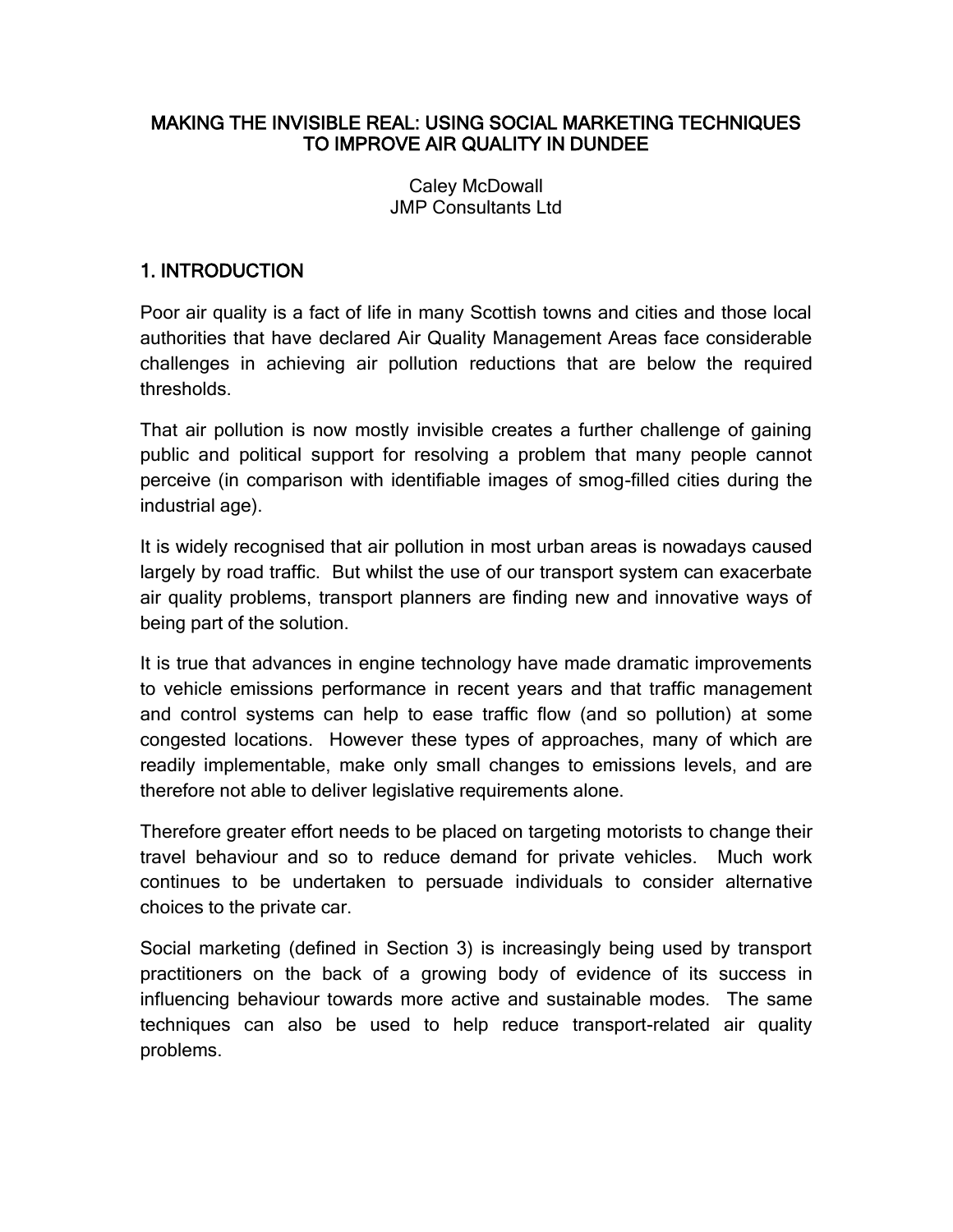This paper discusses a social marketing campaign undertaken for Dundee City Council (DCC) in 2011 by JMP Consultants, to raise awareness of sustainable and active travel modes. Funded by the Scottish Government's Local Air Quality Management grant, the campaign's objective was to change motorists' travel behaviour towards less polluting modes.

This paper showcases the wide range of individualised and mass media approaches that were used during the campaign, and demonstrates how such approaches can form part of a wider strategy to tackle air pollution in urban areas.

# 2. OUR TRANSPORT DECISIONS

Travel is rarely an end in itself but a means to get from A to B. The decisions that we make include where to travel, when to travel and how to travel. Figure 2.1 below illustrates the key factors working to exert influence over our travel decision-making processes.



# Figure 2.1 Factors influencing transport decision-making

At the top of the diagram is the external provision of services, information and infrastructure. As individuals, these are almost entirely outside of our control; we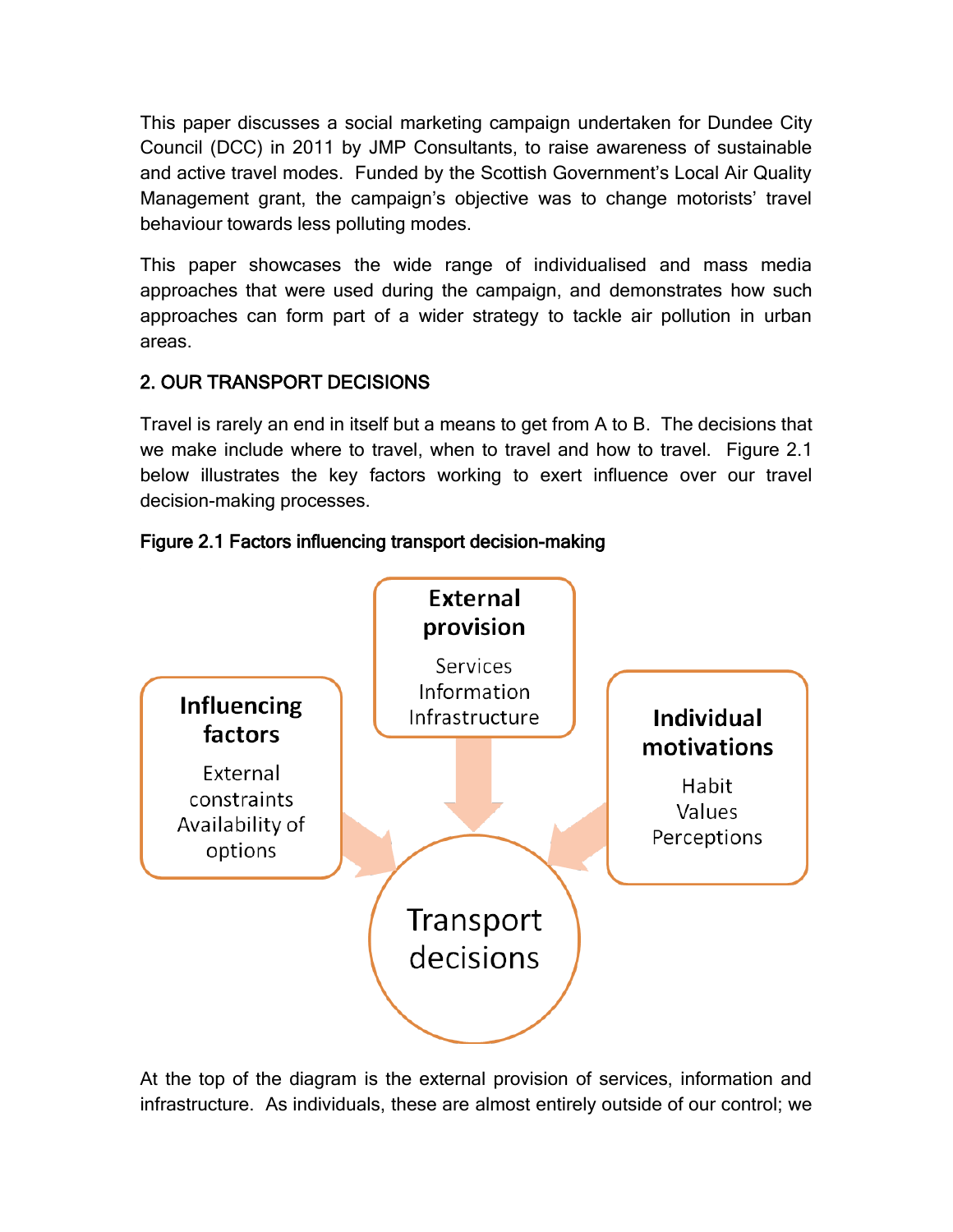rely on central and local agencies and transport operating companies to provide us with appropriate services and infrastructure, and information about them, to help us make effective transport decisions.

The left of the diagram highlights those influencing factors that play a role in our travel choices. Very often, external constraints will influence our travel choices, such as the time that we start work; a good example being individuals who work shift patterns and often find a lack of suitable public transport availability during off-peak times. Availability of options also affects choice; if there is a public transport service available, if so can the individual get to the bus stop to use the service?

However, it is the right hand part of the diagram that sets the context for this paper. Many of our journeys are largely free of actual external constraints and our transport decisions are more often than not based on habit (and perceived constraints). This is where individual motivations over-ride any practical constraints to choosing alternative travel choices; personal choice plays a significant role in our decision-making.

The decisions that people make are often quite inefficient, and borne out of a lack of understanding of the alternatives or deep-rooted misconceptions about quality of alternatives (as an example, many people, particularly frequent car drivers will significantly overestimate the time it takes to walk and under-estimate the time it takes to drive).

Considering all elements of decision-making has implications for how we approach the delivery of transport interventions now and in the future. Social marketing seeks to influence our travel habits, attitudes and perceptions, and therefore it is evident however that there is a clear role for social marketing as part of the overall transport mix.

# 3. WHAT IS SOCIAL MARKETING?

# 3.1 A definition

To set the context for the rest of this paper, it is useful to define exactly what is meant by 'social marketing'. It is a term that is increasingly being used both within and outside of the transport profession and can be described as "...the systematic application of marketing – alongside other concepts and techniques – to achieve specific behavioural goals for a social or public good" $^{\rm 1}.$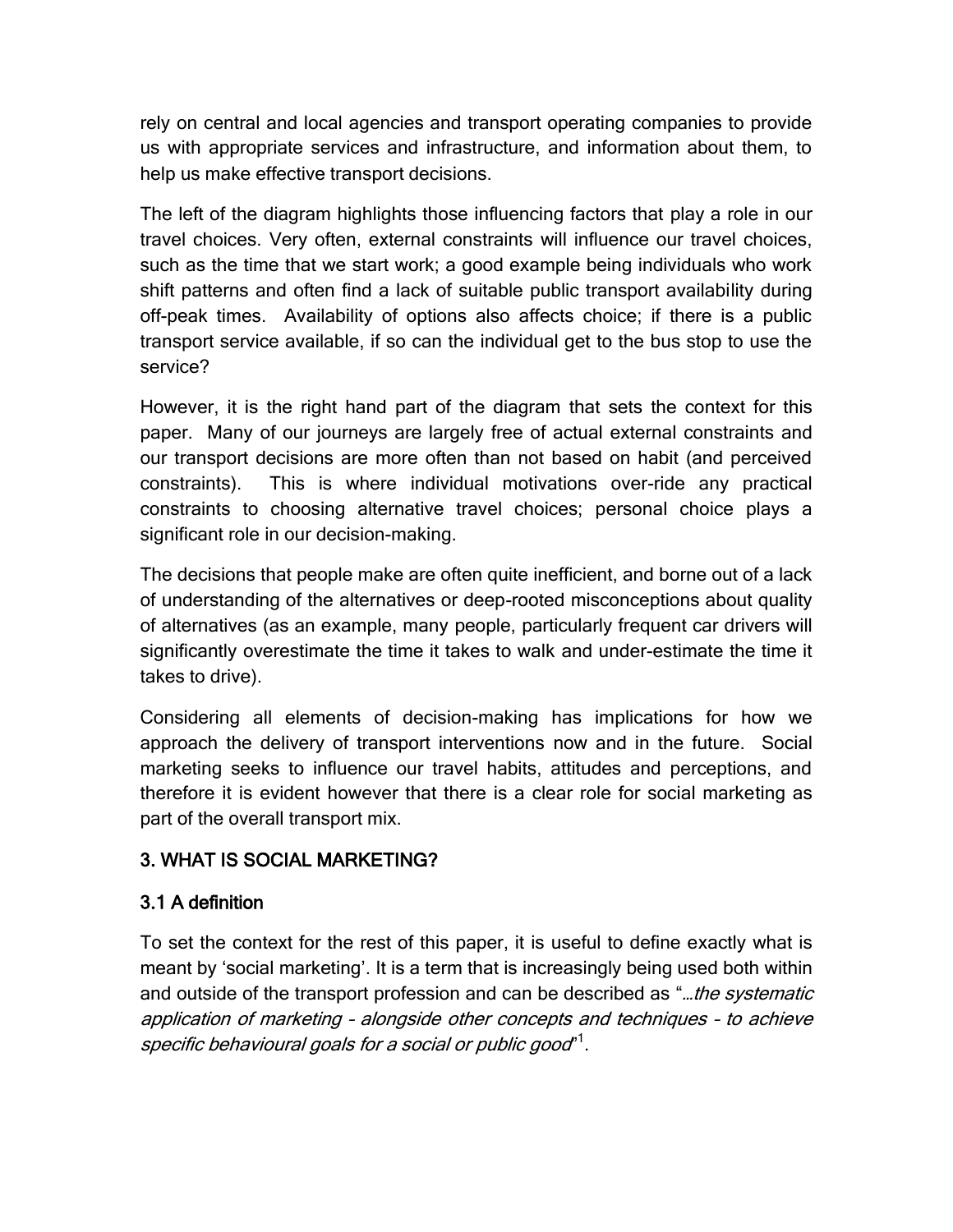It differs from commercial marketing "only with respect to the objectives of the marketer and his or her organisation. Social marketing seeks to influence social behaviours not to benefit the marketer, but to benefit the target audience and the general society"<sup>2</sup>.

Whilst social marketing employs different types of media to present appropriate messages, it should not be confused with the term 'social media', which relates to social communication through digital channels, most commonly recognised by online social networking sites such as LinkedIn, Facebook and Twitter.

Social media can be valuable in communicating to and proactively engaging audiences, but social marketing is much wider than this and goes beyond the use of new social media channels.

Social marketing established itself as a discipline in the 1970s when it became apparent that the same marketing principles that were being used to sell products to consumers could be used to 'sell' ideas, attitudes and desired behaviours. For decades, marketing companies have successfully used techniques to make us aspire to drive a particular make of car, to consume a particular type of chocolate bar, or to use a specific brand of washing powder.

It therefore makes perfect sense that these same techniques can be used to encourage people to drive their car less, adopt more fuel efficient driving practices, or walk, cycle or use public transport more.

So what types of approaches are used to encourage behaviour change? Understanding behavioural change theory is essential. A summary of some of the theory and the principal techniques that should form part of any social marketing initiative is provided in Figure 3.1 below<sup>3</sup>.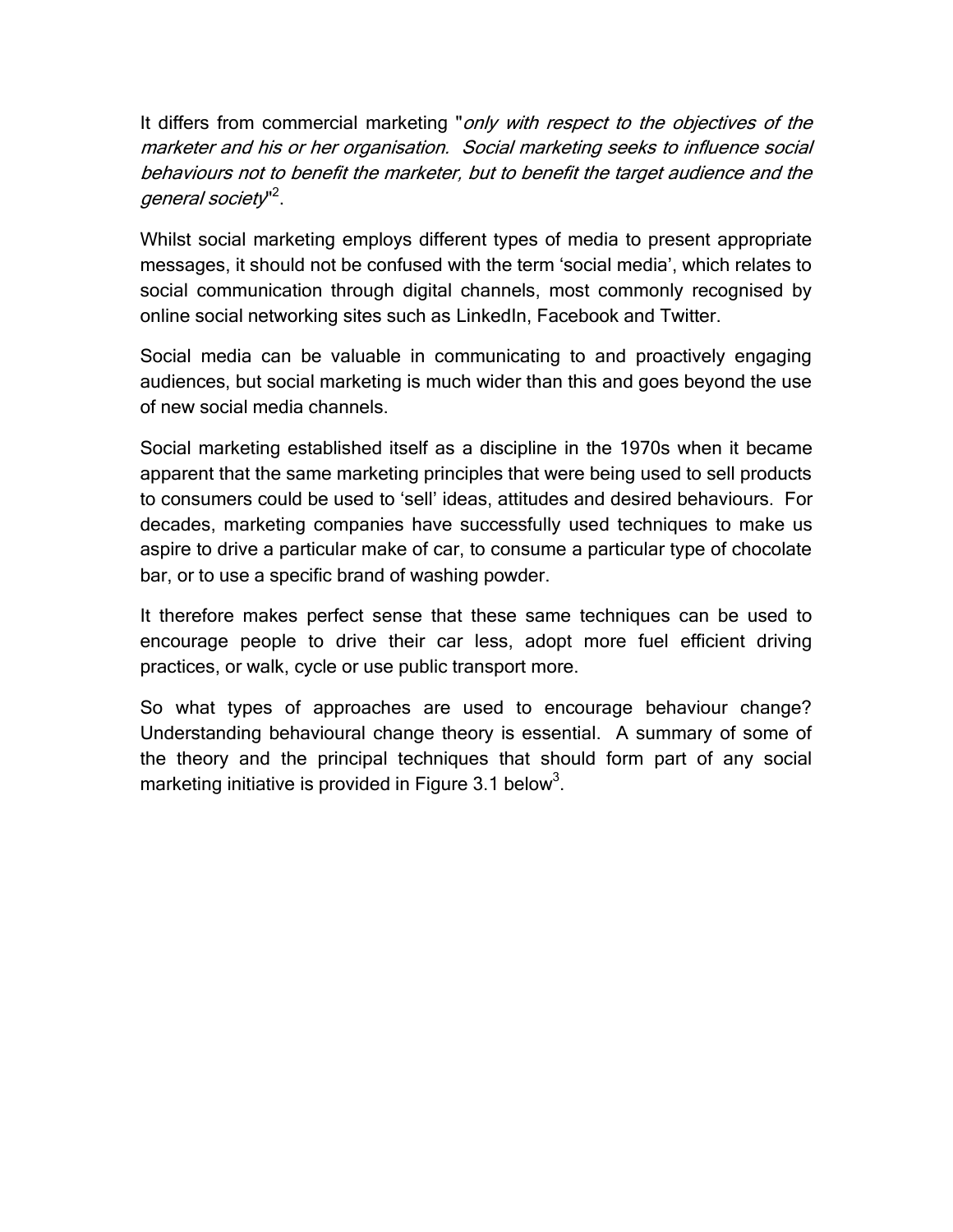## Figure 3.1 The tools of social marketing

#### **PROMPTS**

A visual aid that reminds people to carry out an activity that they might otherwise forget.

Not used to change attitudes or increase motivation, but to act as a reminder to engage in an action that an individual is already predisposed to do.

An example: Promotional materials that provide a call to action or question, e.g. "Are you getting your 5x30? Walk or cycle instead of sitting in traffic"

#### **SOCIAL NORMS**

People look to the actions of those around them to determine how they should behave. If many other people are behaving in a particular way, this is seen to be 'normal'.

Effective in influencing positive behaviour rather than discouraging negative behaviour.

An example: Publishing stories in local press of people that have made positive behaviour changes

#### **COMMITMENT**

Individuals who agree to a small initial request will often subsequently agree to a larger one. Written commitments are more effective than verbal commitments and public commitments are more effective than private commitments.

#### An example: A workplace commuter challenge in which employees sign up to commute actively and sustainably

### **COMMUNICATION**

The style of communication used within a project should be adapted to the the particular audience(s) being targeted. Messages should be relevant, framed to be positive and focus on the benefits of changing behaviour.

An example: "You could save two months worth of fuel each year by driving more efficiently"

### **INCENTIVES**

Can be highly motivating as a means of encouraging change. Incentives can have some financial basis, but non-monetary incentives can also be used to engage with individuals in a light-hearted way.

An example: Provision of taster bus tickets, itens of clothing or equipment, prize draws etc

### **CONVENIENCE**

One of the barriers to change can be a lack of information about alternatives or where to source information from. It needs to be as easy as possible for people to make a change through provision of information to support that change.

An example: Printed information such as bus timetables, maps, links to websites

### 3.2 Social marketing in the transport context

For decades, transport practitioners have focussed on providing infrastructure and services to encourage change, but as discussed, this is only one element working to influence our travel decisions. Clearly, quality provision is important to help facilitate a change towards more sustainable travel options, but as a profession, we have overlooked the potential for using social marketing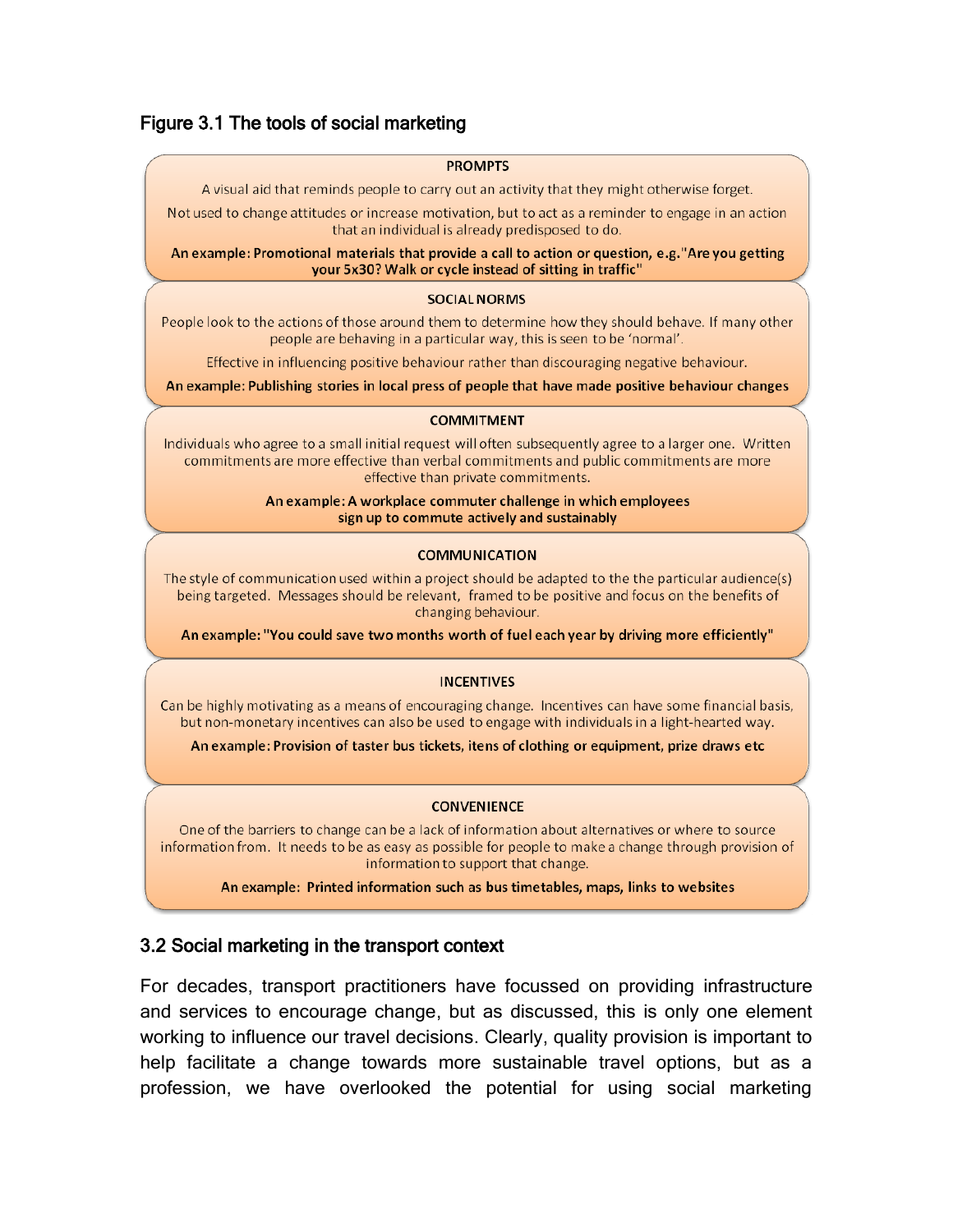techniques to achieve desired outcomes, having not seen this type of approach as part of our remit.

These techniques have been employed for many years to promote a range of public policy outcomes, most notably by the health sector for public health improvement (for example, 5-a-day, smoking cessation, alcohol consumption) and by promoters of road safety (drink-driving and speed reduction campaigns as examples).

More recently has there become greater realisation of the opportunities that social marketing provides. For example, the Institute for Government's Mindspace report for the Cabinet Office<sup>4</sup> states that behavioural approaches "*can* lead to low cost, low pain ways of 'nudging' citizens into new ways of acting" which are "*especially relevant in a period of fiscal constraint*".

Moreover, the value for money of using behavioural change techniques is also proven. In terms of the value of different types of transport investment choices, recent research has concluded "that by far the best value for money is being gained by low budget items, namely local safety schemes, smarter choices and cycling schemes"  $^5$ .

It is overwhelmingly clear why this is the case. Facilities, infrastructure or services cannot be used to their fullest potential if people are unaware of them or do not know how to use them. The author's experience from previous travel behavioural change initiatives has found that, very often, many people simply do not know what is available in their local neighbourhood to help facilitate a change to more active and sustainable travel behaviours (for example the existence of a traffic-free walking route or how frequent the local bus service is).

Not only this, but information on desirable behaviours that we wish people to adopt (such as driving less or walking more) is similarly useless if people are uncertain about how to go about achieving those goals. Covering these information or perception gaps pays easy dividends.

As transport professionals, we should challenge ourselves to take a step back from what is understood and familiar (e.g. how to design a particular piece of infrastructure or new bus service) and fully consider the individuals who use our transport systems.

Thinking back to the influences on our transport decisions, effective social marketing focuses on the individual within their own personal and social context; understanding the decisions that are within that individual's control and those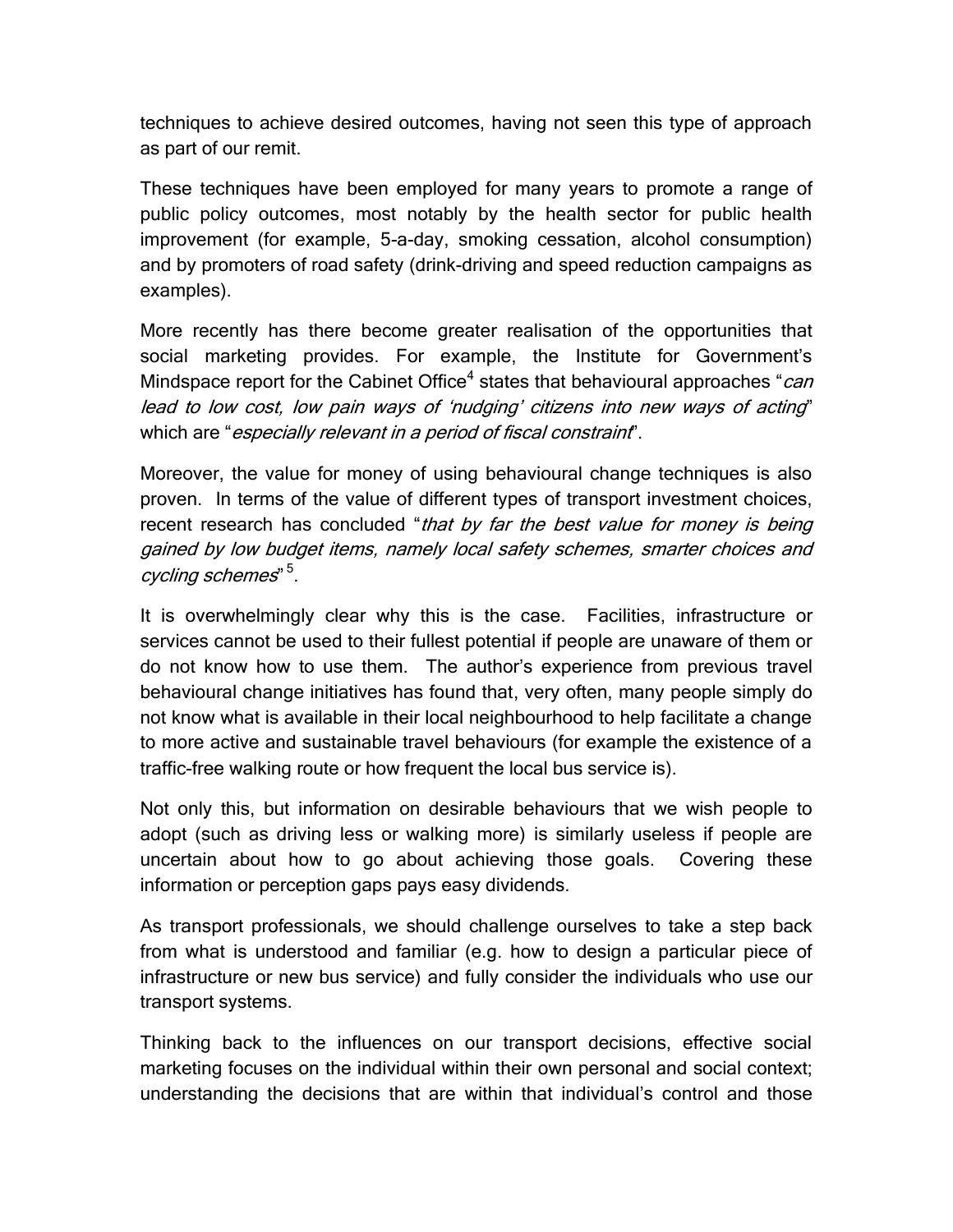things that are not but may still have a powerful influence on them, and from this, working towards a change in behaviour that is both acceptable and achievable to that individual.

Furthermore, social marketing seeks to achieve a change in what people do, not just their level of awareness or understanding. This is particularly relevant given that evidence<sup>6</sup> shows one third of the population experience a significant change in their travel behaviour each year, whether caused by changing job, moving house, having a family, starting a new school. Delivering behavioural change interventions should not just be a 'one time hit' but being able to influence and sustain changed behaviour in the longer term.

Social marketing is by no means a miracle cure for solving all transport issues, however evidence and experience shows that when applied effectively, it can be a powerful tool for achieving tangible and measurable impact on behaviours. In the next section, this paper will discuss specifically how the techniques have been used to address air quality objectives.

# 4. THE DUNDEE AIR QUALITY CAMPAIGN

# 4.1 Context

In September 2011, JMP undertook a major social marketing campaign on behalf of DCC, which aimed to reduce emissions from road traffic to help improve air quality on a congested corridor. The campaign was delivered under the Dundee Travel Active (DTA) brand, the city's extant travel behaviour change programme.

The whole of the DCC authority area is declared as an Air Quality Management Area (AQMA) in respect of a number of hotspot locations throughout the city where air pollution is above defined thresholds. Poor air quality at these hotspot locations is almost entirely attributable to emissions from road traffic.

In January 2011, DCC formally adopted their Air Quality Action Plan (AQAP) which sets out measures intended to deliver reductions in emissions at these hotspots. In response to a bid to the Scottish Government's Local Air Quality Management (LAQM) grant (which was an open bidding process to all local authorities with AQMAs), DCC was awarded funding to improving air quality on one corridor into the city (Lochee Road) which has two air quality hotspots.

Some of the LAQM grant awarded for Lochee Road was used to make improvements to traffic infrastructure and signal systems at the hotspot locations to ease traffic flow. However, it was recognised at the time of the bidding process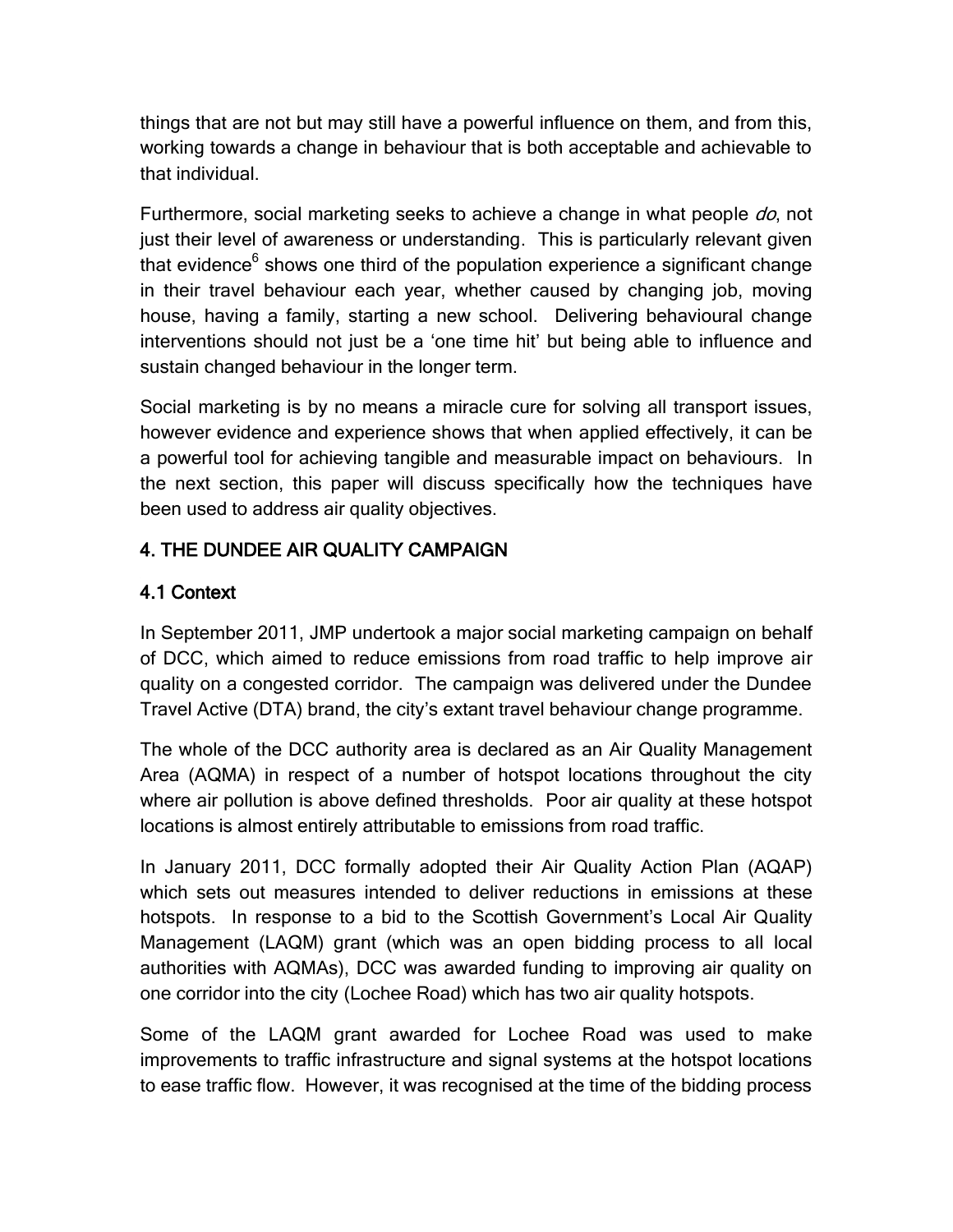that infrastructure changes alone would not resolve all air pollution problems, and that work should be undertaken to influence motorists' travel behaviour.

## 4.2 Campaign objectives

The overarching aim of the campaign was to contribute to improvements in air quality by reducing demand for travel by private vehicles at the two hotspot locations on the Lochee Road corridor, particularly at times of traffic congestion, and to reduce emissions from those vehicles operating in these locations.

Focus was given to targeting private cars, as opposed to the bus, heavy goods and light goods fleets, as cars make up the greatest proportion of traffic flow on the corridor, and was recognised that there are other ongoing initiatives that are more appropriate for drivers of bus and commercial fleet vehicles.

The Lochee Road serves as an important radial route through the north-west suburbs of Dundee. Consequently, vehicles using the corridor and travelling through the hotspot locations have a wide range of origins and destinations, as is typical of suburban radial routes. The road experiences a combination of some longer distance movements (from Angus/Perth & Kinross to the city centre or beyond), various movements by local residents, and a large variety of journeys be people using the corridor only for a short length whilst travelling between northern and western suburbs of the city.

This made it apparent that mechanisms for encouraging behaviour change could not focus solely on those people living in the immediate vicinity of Lochee Road; that wider broadcasting of messages would be necessary to reach the corridor's users, and that messages to target local people would need to be different from those travelling from further afield.

## 4.3. Framing the messages

Understanding the potential uses of the Lochee Road corridor was beneficial when considering campaign messages; and so too was an understanding of how motorists behave. It is understood that people display significant inertia in travel patterns and so messages would need to be compelling enough to attract the attention of car drivers and make them want to know more.

Thinking back to one the tools of social marketing, 'communication', getting this correct was important; messages were targeted towards a particular audience and were framed to be positive and focus on how people could benefit through changing behaviour. Evidence from many initiatives shows that environmental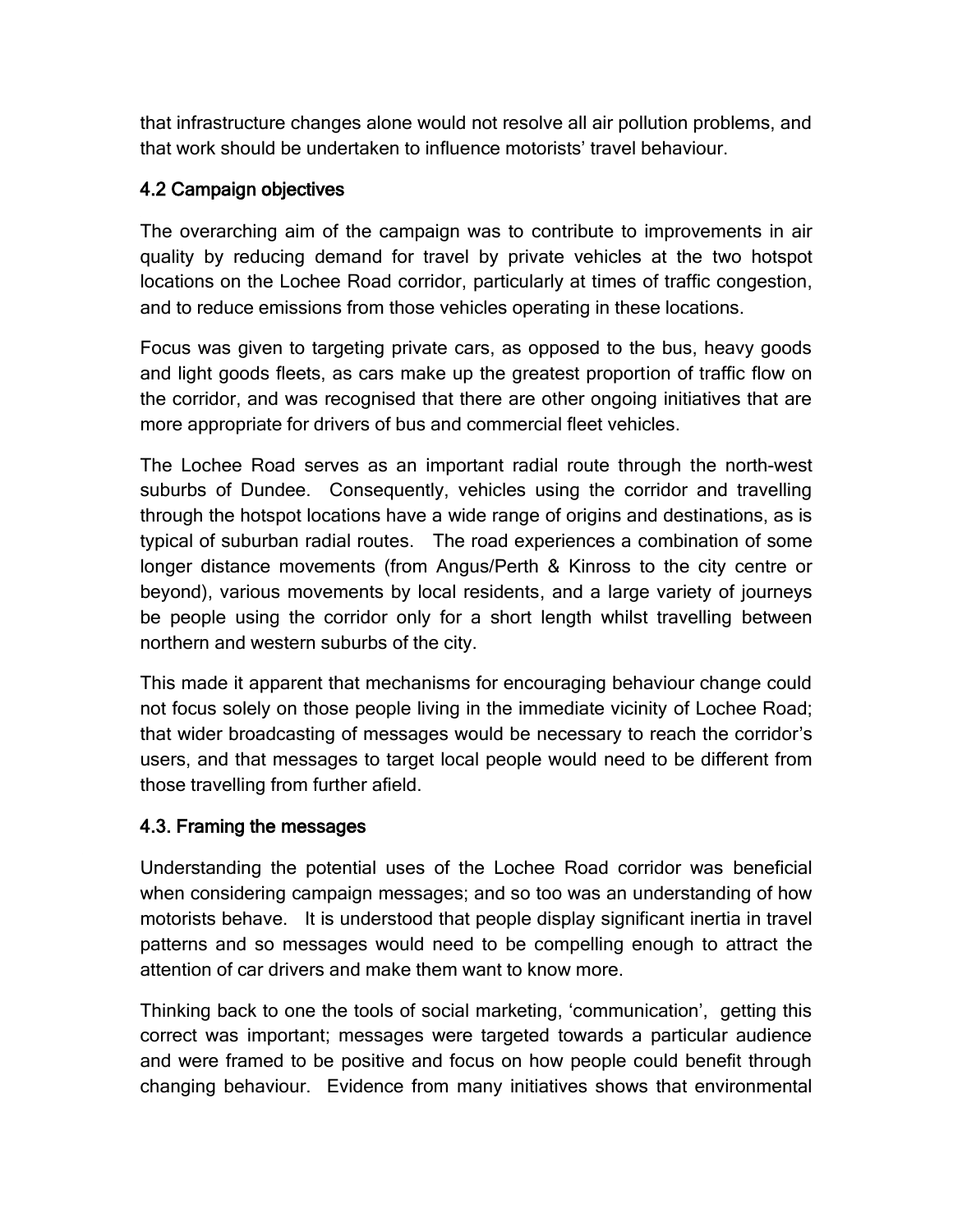messages are a poor motivator of change for motorists and that the benefits must be internalised for behaviour to be altered by many people. Therefore, it was recognised that a campaign asking people to change for air quality improvement reasons would not be effective.

Considering on what might encourage motorists to change behaviour, the campaign sought to draw on available evidence about the potential financial savings that can be achieved by driving more efficiently or by switching to alternative modes. This is of particular relevance in the present economic climate, whereby saving money is a key incentive for many people to change their habits, and more so than for environmental or health reasons.

Dundee's campaign therefore focussed on cost savings as the key motivator for change. To engage the attention of motorists, the headline message centred on "Petrol XX% off" with different savings for different behaviours, as follows:

- "Petrol 15% off" to promote the potential for typical fuel cost savings for drivers by employing a range of fuel-efficient driving techniques;
- "Petrol 30% off" to promote the indicative cost saving of undertaking a typical urban journey by bus instead of by car; and
- "Petrol 100% off" to promote walking and cycling as a free means of travel.

The campaign was delivered over a four-week period with each week relating tying in with the key messages discussed above. Week one of the campaign was 'eco-driving week', the second week was 'public transport week'; the third week promoted active travel with the fourth week used as a summary and round-up of the three previous weeks.

# 4.4 Campaign delivery: mass marketing approaches

The campaign was delivered through a wide range of different mechanisms; through high profile mass media channels for people passing through the area from elsewhere and through individualised approaches predominantly to target local people. The mass marketing element is discussed in more detail below.

# **Billboards**

Billboard advertising formed the most visually direct method of communication and proved to be a relatively cost effective means of displaying information to a large target audience. Evidence from campaign designs used elsewhere showed that one headline message plus one call to action is the appropriate level of information that can be absorbed by passing motorists.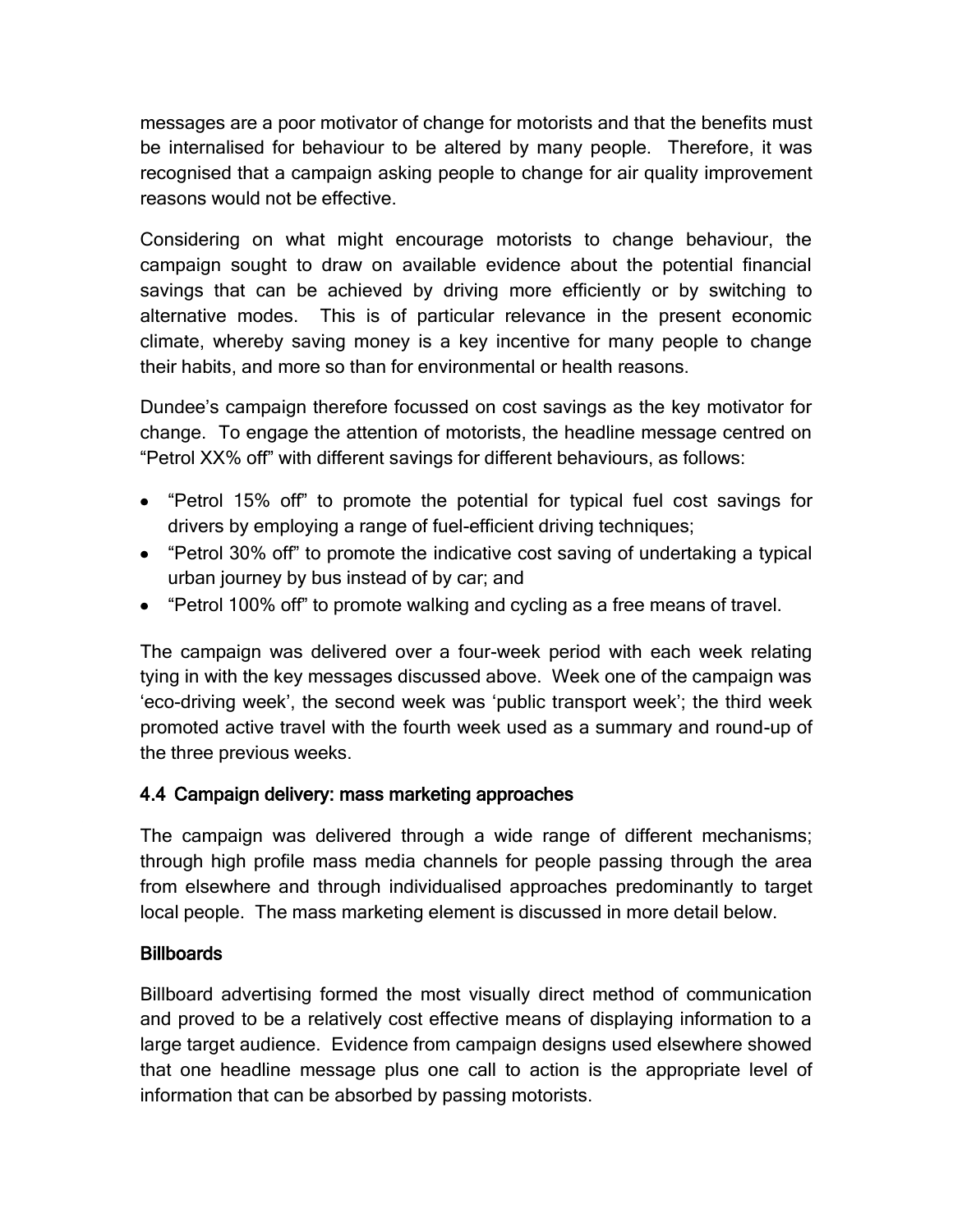Figure 4.1 Billboard advertising



The billboards were located at two highly-prominent locations on the Lochee Road. It is estimated that around 13,000 car drivers and passengers pass these sites each day and in addition to this they will have been seen by others passing the sites on foot, by bike or by bus.

# Radio

To be able to reach a wide target audience across the city, the campaign engaged with one of Dundee's local radio stations to promote messages to station listeners. A comprehensive radio campaign was delivered, involving a combination of traditional sponsorship with interactive presenter involvement and on-air interviews with project staff.

Sponsorship of features on drive-time shows ensured that the campaign reached the audience demographic in which messages would be most relevant to. The station broadcasts within a ten-mile radius of Dundee city centre and have a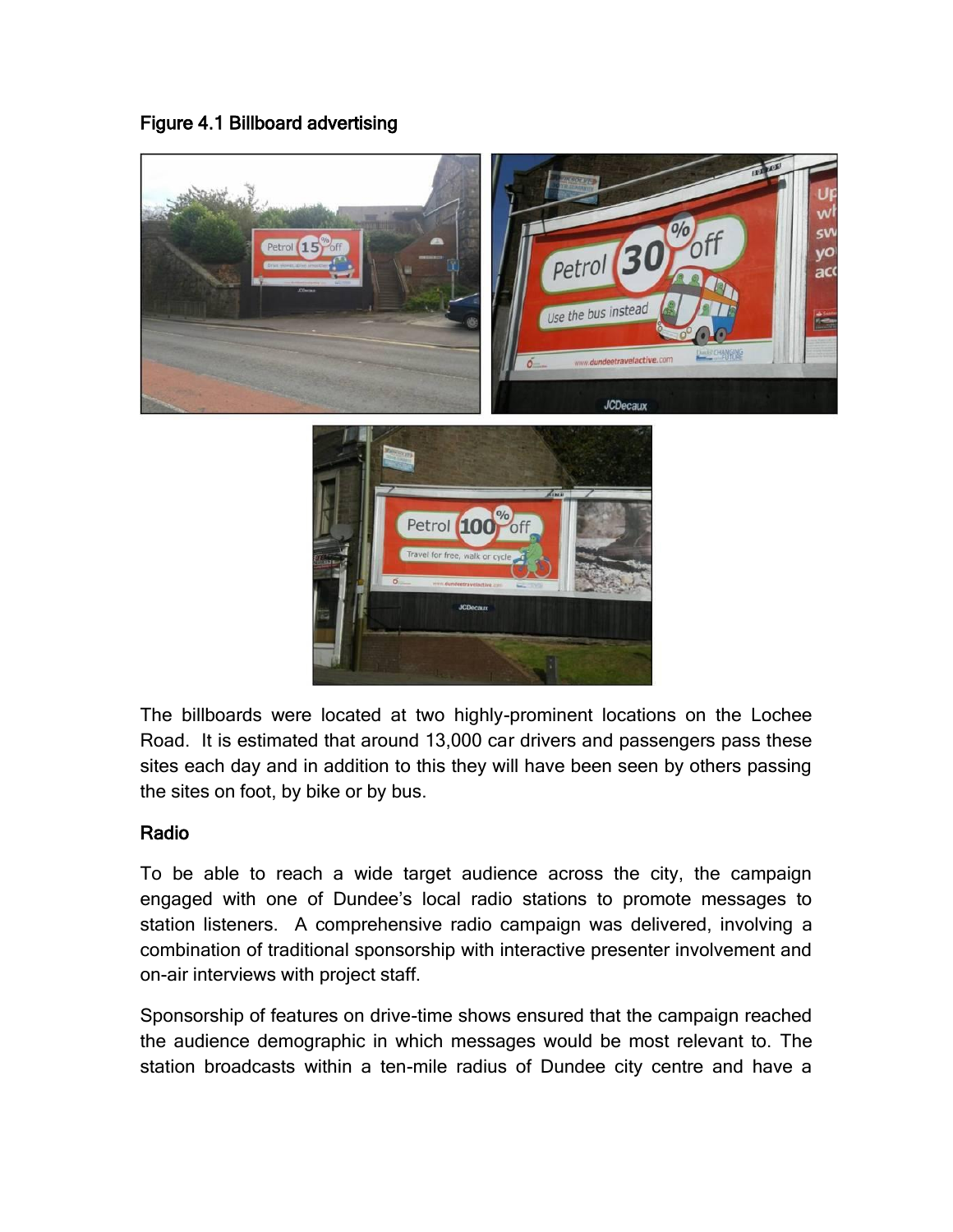listenership of approximately 32,000 at present. Short messages were played throughout the day to offer key pieces of advice to listeners, as an example:

- "The average driver wastes 15% of their fuel";
- "With petrol costs so high, now's the time to try the bus"; and
- "Stop wasting time and money sitting in traffic jams: walk or cycle instead".

The radio campaign featured a strong interactive element to captivate the interest of listeners with the station's drive time presenter participating in a series of 'as live' outside broadcasts which were subsequently featured on-air. The presenter involvement was complemented by pre-recorded interviews with key members of project staff and project supporters used to convey more in-depth advice to listeners on each of the three key messages of the campaign.

## **Events**

A number of promotional events were held during the period of the campaign, themed to tie in with the particular weekly message and were intended to raise awareness of the campaign in an enjoyable and interactive way. To launch the campaign and promote the fuel-efficient driving message, two related events were held in the city centre.

In conjunction with the EST, an eco-driving simulator challenge was held in one of the city's main shopping centres in which members of the public could attempt to drive a simulated urban route in the most fuel-efficient manner. Follow up advice on saving money on travel costs was provided by the EST and a stall was available with information leaflets and promotional items.

Running parallel to the simulator challenge, the campaign received further support from Michelin who hosted a tyre check roadshow in the city centre, enabling motorists to bring their car along for a free tyre check. Michelin technicians were on hand to check the pressure and general condition of their vehicle's tyres and to provide drivers with advice on how correct tyre maintenance can help save on fuel costs.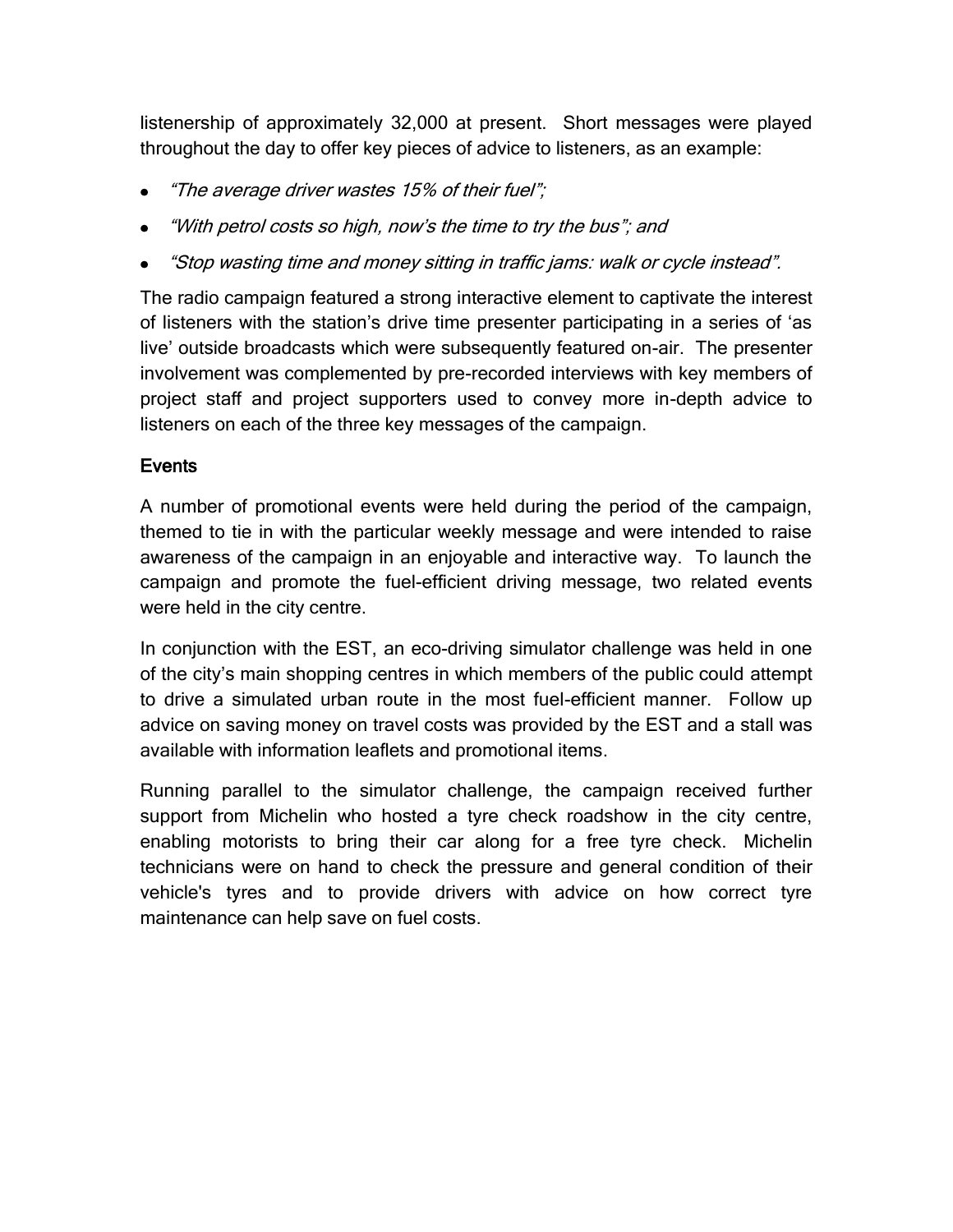Figure 4.2 Eco-driving simulator challenge



## Providing information and incentivising change

In addition to the activities discussed above, a number of other mechanisms were used to promote the campaign's messages. A campaign leaflet and update to the existing Dundee Travel Active website ensured that individuals were provided with all the relevant information required on the benefits of making desired changes, how they could achieve these changes, and where to find further information. Monitoring of website activity showed that during the period of the campaign, the website received almost 1,500 visitors.

Stagecoach East Scotland provided support to the campaign through their own direct mail activities which sought to incentivise local people to use the bus. A direct mail pack containing a seven-day free travel tickets was posted to nearly 1,000 households along the Lochee Road corridor, of which 67 households redeemed their seven-day ticket and travelled on Stagecoach services in Dundee between September and December 2011. This equates to a response rate of 7%, which according to Stagecoach, is three times greater the Direct Marketing Association's expected response rate of 2% for direct mail campaigns of this nature.

## 4.5 Campaign delivery: individualised marketing approaches

The mass broadcast approaches described in the above section were appropriate for targeting the wider population in Dundee, but it was also necessary for the campaign to engage with local people, as the likely most regular users of the Lochee Road corridor.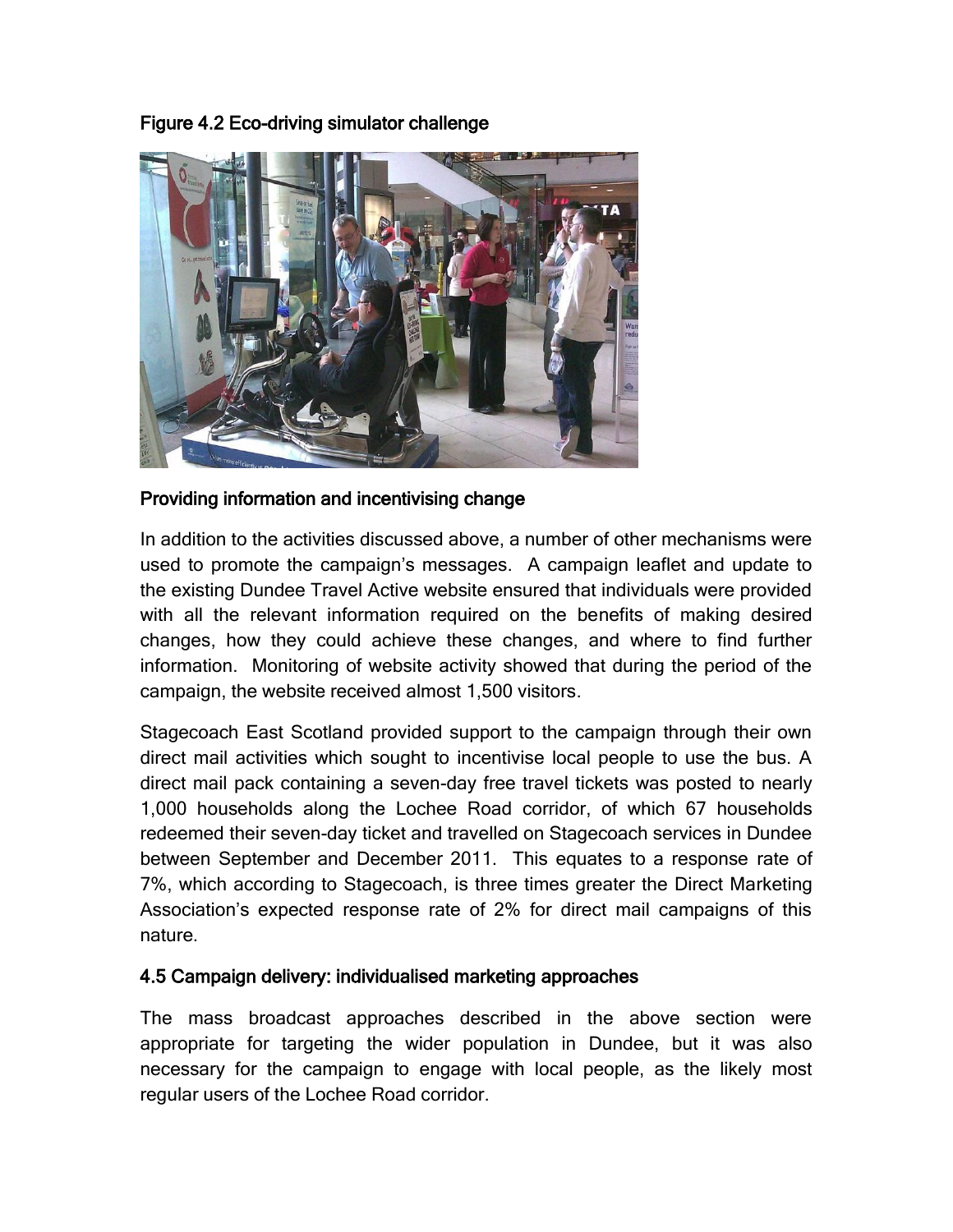The individualised aspect of the campaign involved the provision of personalised travel planning advice to householders living in the area around Lochee Road, and work with local primary school pupils.

Two hundred and thirty households in the vicinity of Lochee Road received an information pack during the third week of the campaign containing relevant information on alternative travel choices. Of these households, 47 of them were contacted, of which 26 householders (55%) participated in a discussion at their doorstep, mainly regarding their current travel patterns and ways in which to travel more actively and sustainably, if appropriate.

However, the main thrust of the campaign was a comprehensive programme of activity within three local primary schools. The Dundee Travel Active programme has engaged with many thousands of primary school pupils since 2009, and this work has been one of the most successful aspects of the initiative to date.

The previous work engaged primarily with pupils in the classroom environment through a programme of interactive workshop sessions, and through all-school assemblies, to teach children about safe, independent, active travel choices. The response received to the interventions from school staff and pupils had been overwhelmingly positive and DCC has recognised the value in the interventions.

This gave confidence that the approaches used during this campaign would be effective, and care was taken to ensure that the schools interventions clearly demonstrate linkages with the objectives of the Curriculum for Excellence, particularly within the Health and Wellbeing, Social Studies and Sciences components of the curriculum.

An intensive programme of activity was delivered at each of the three schools for a four-week period with two overarching aims: firstly to educate pupils (and their family groups) about air quality issues, and secondly, encouraging behavioural change to more healthy and sustainable choices, as a way of resolving these problems.

Each of the four weeks of the schools programme was designed to reflect the themes of the mass marketing elements of the campaign. In week one, workshops on the topic of air quality and air pollution were undertaken with Primary 7 pupils (as shown in Figure 4.3), who subsequently presented what they had learned to the rest of the school during an assembly.

The second week of the programme focussed on promotion of active travel choices and journey to school for classes in Primary 4 through to Primary 6. All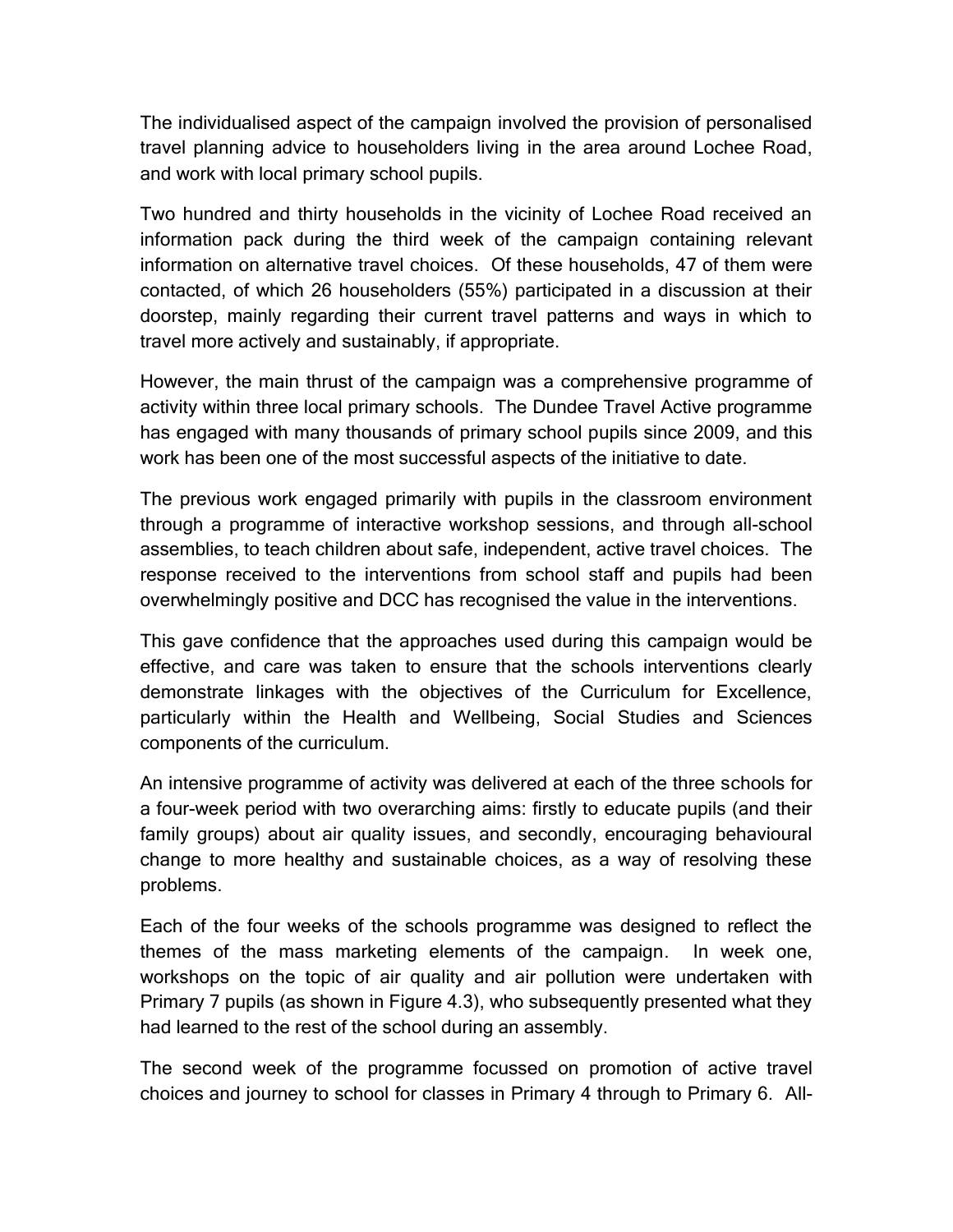class discussions and practical activity sessions covered the range of health, social and environmental benefits of using active and sustainable modes. The workshops were also used to lead each of the schools into the third week of the programme, the campaign's walk to school week.



### Figure 4.3 Air quality workshop session

To encourage school-wide participation in the campaign, a walk to school week was arranged in each of the three schools. Children were asked to walk, cycle, use a bus or 'park and stride' with each class provided with a wallchart and stickers to record how many times in the week they travelled using active or sustainable modes. Each pupil in the school was provided with a school-specific flyer (as shown in Figure 4.4) which explained the initiative and provided a map of five- and ten-minute walking zones around each school, as well as a selection of recommended park & stride points.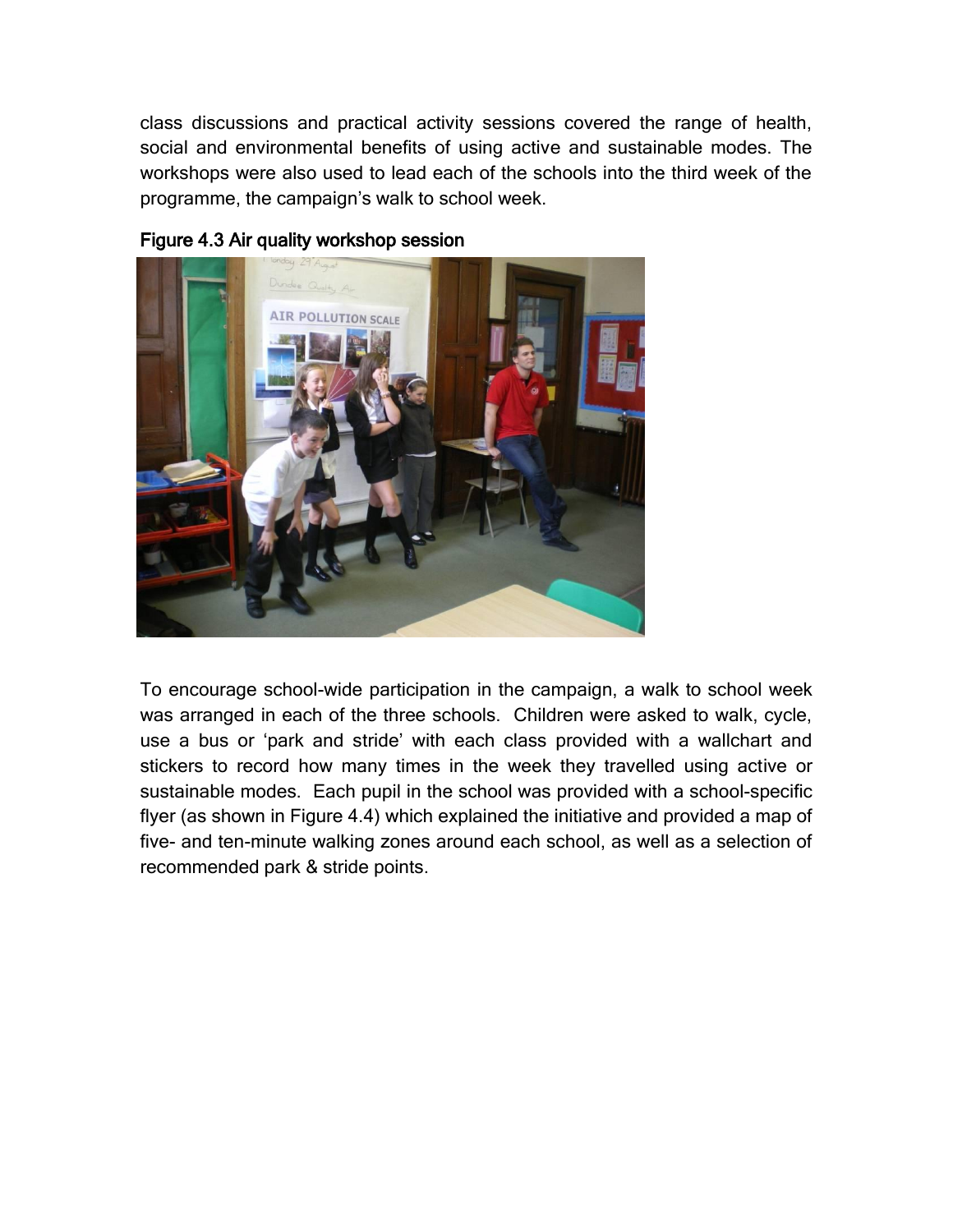## Figure 4.4 Walk to school week flyer



The final week of the campaign was used as the opportunity to revisit each of the schools to gather information to identify if any short term changes in behaviour had been made as a result of the walk to school week, and to reward all pupils for their participation through a series of all-school assemblies.

In total, over the four-week period of the campaign, over 400 pupils participated in the in-class sessions (129 Primary 7 pupils in the air quality workshops and classes part, and a further 295 pupils in the active travel workshops).

A total of 767 pupils across 30 classes participated in the campaign's walk to school week with the average proportion of pupils reporting to have travelled actively or sustainably (walking, cycling, using the bus or park and stride) during that as high, at 84%. The results also show that across the three schools, the proportion of pupils walking to school increased by 11% following the walk to school week.

From the response gathered from school staff and pupils alike, it is overwhelmingly clear that the schools campaign was well received and offered an effective means of communicating air quality issues and the benefits of active and sustainable travel to pupils. The walk to school week element of the campaign also appears to have provided increased opportunity to influence wider family groups.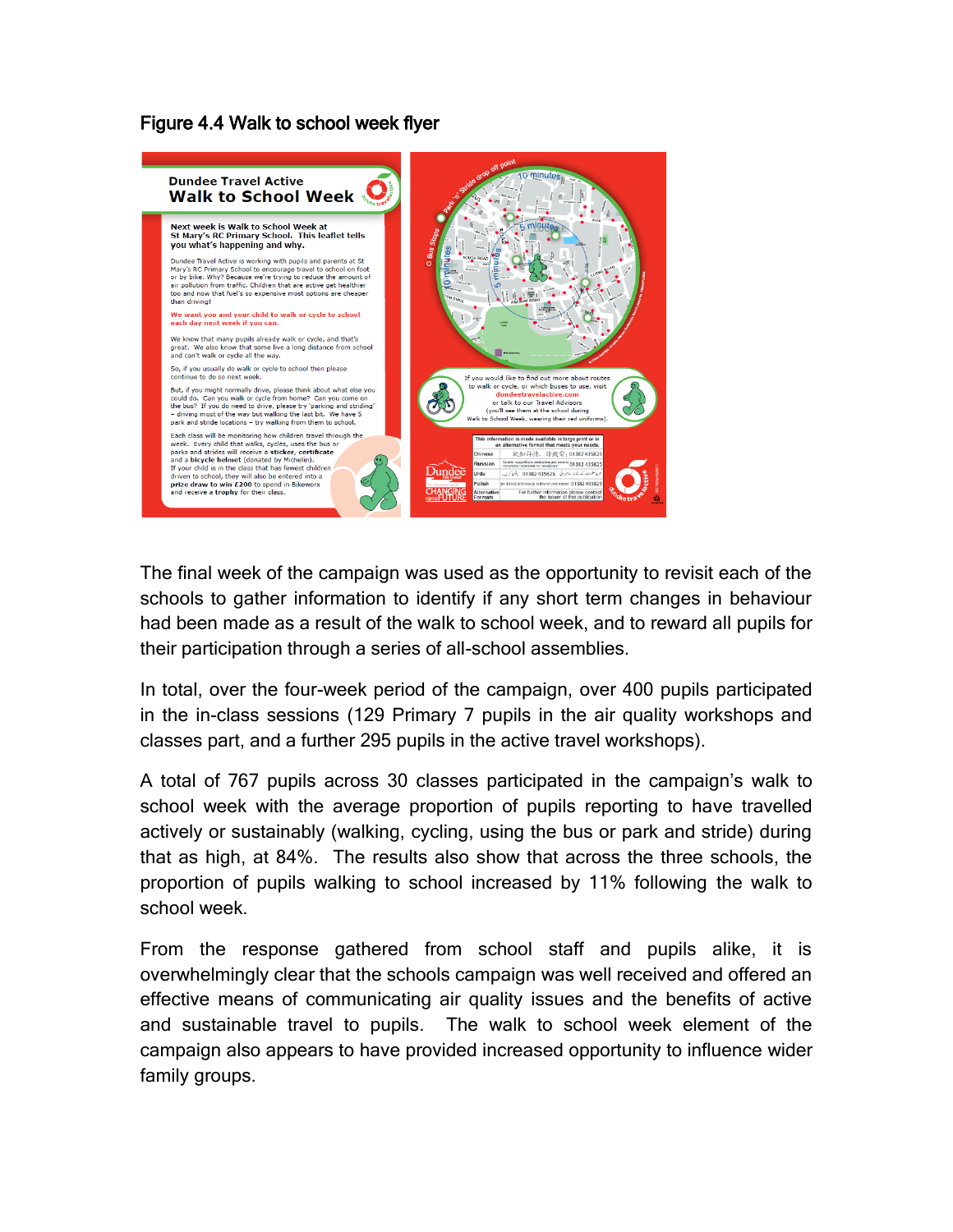"My Primary 7s thoroughly enjoyed the session with the DTA team and the assembly went well too"

"We were delighted to have [the Travel Advisors] at our PTA meeting last night. They were well received by our parents"

# 5. CONCLUSIONS AND LESSONS FOR FUTURE CAMPAIGNS

This paper has shown how social marketing forms just one part of a much broader strategy including many other types of investment that, combined, have a good opportunity to reduce air pollution.

Many of the readily deliverable investments to improve air quality, such as advances in engine technology and traffic management enhancements, are not enough for air quality legislative requirements to be met.

Therefore, greater focus needs to be placed on reducing demand for vehicles through encouraging changes in travel choices towards more sustainable modes. Experience and evidence show that carefully-designed and implemented social marketing approaches can make good-value contributions to public policy outcomes and such approaches need not be difficult or expensive, particularly in comparison to often costly infrastructure measures.

Interventions will be acceptable and supported by almost all of the target population; there is no other type of intervention that can deliver such substantial changes in a politically acceptable way. The risks are few if the project is well planned and carefully executed. Crucially, projects can be implemented quickly: the benefits can start to be realised within a few months, not the years that many alternatives require.

This paper has discussed a social marketing campaign recently delivered in Dundee, the objectives of which were to reduce emissions from private vehicles, primarily at two air quality hotspot locations. Unfortunately, due to an equipment failure at the air quality monitoring stations on Lochee Road, it was not possible to obtain baseline data before the campaign commenced. As monitoring of air quality at these locations is ongoing and trends reported on an annual basis, with the relatively recent completion of the campaign (in September 2011) it is too early to determine whether the campaign has resulted in any significant change in emissions.